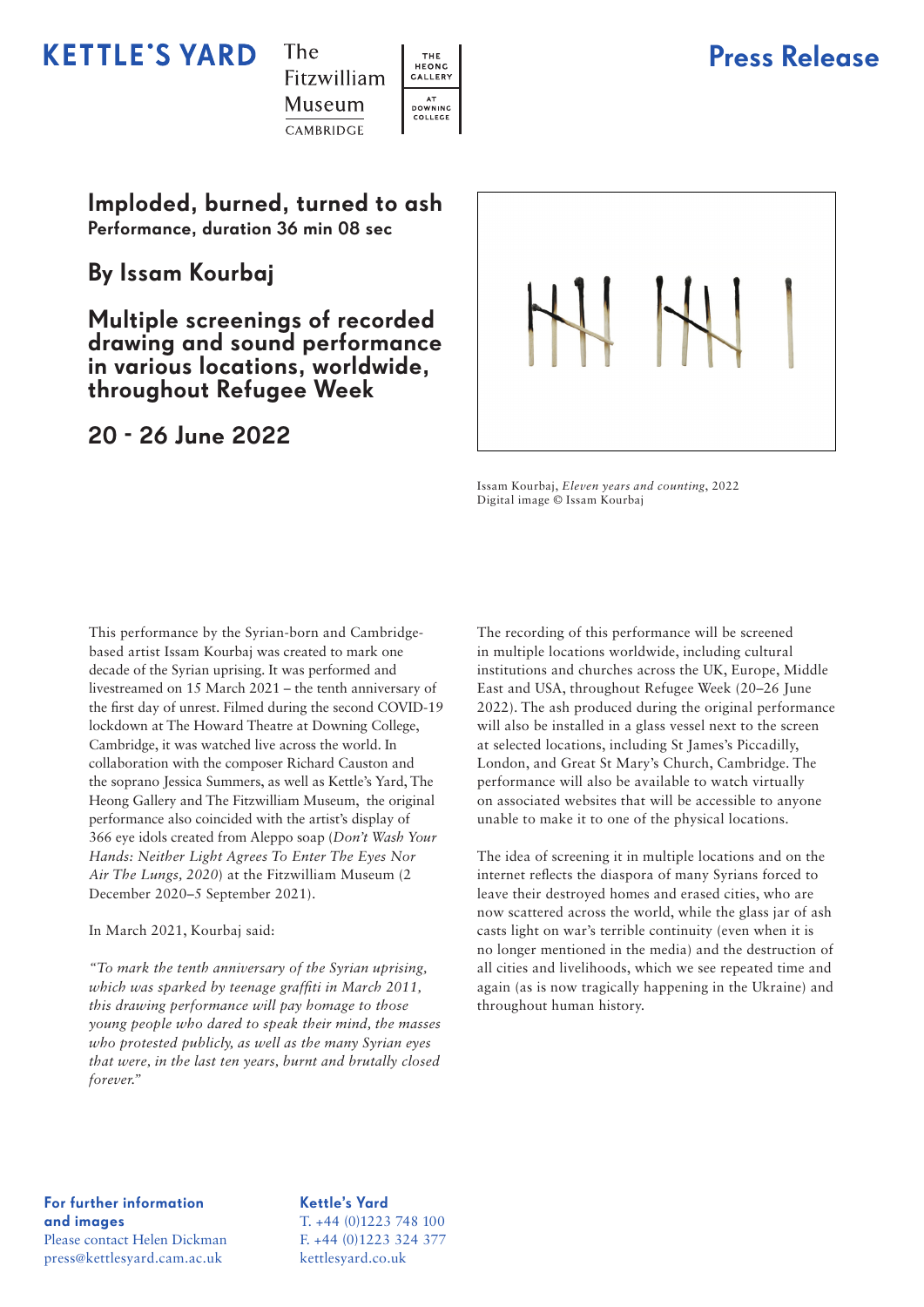## **KETTLE'S YARD**



THE<br>HEONG

CALLERY

AT<br>DOWNING<br>COLLEGE



### Screening Locations Worldwide

#### Kuwait

Kuwait Contemporary Art Platform, Shuwaikh industrial area, Design district, Block 2, street 28

#### **Netherlands**

Amsterdam Framer Framed, Oranje-Vrijstaatkade 71, 1093 KS

Leiden International Institute for Asian Studies, Rapenburg 59, 2311 GJ

#### UAE

Dubai Alserkal Avenue, 17th St - Al Quoz, Dubai

#### UK

Aldeburgh The Aldeburgh Beach Lookout, 31 Crag Path, Aldeburgh IP15 5BS

Birmingham Ikon Gallery, 1 Oozells Sq, Birmingham B1 2HS

Bristol St Mary Redcliffe Church,12 Colston Parade, Redcliffe, Bristol BS1 6RA

Cambridge Great St Mary's Church. Senate House Hill, Cambridge CB2 3PQ Fitzwilliam Museum, Trumpington St, Cambridge CB2 1RB

Hastings Hastings Museum & Art Gallery. John's Place, Bohemia Rd, Hastings TN34 1ET

#### London St James's Church, Piccadilly, 197 Piccadilly, London W1J 9LL V&A museum, Cromwell Road, London SW7 2RL

The Mosaic Rooms, 226 Cromwell Rd, London SW5 0SW

Newcastle The Culture Lab, Newcastle University, 49 King's Road, Newcastle NE1 7RU

Peterborough Peterborough Museum and Art Gallery, 51 Priestgate, Peterborough PE1 1LF

## USA

Atlanta St. Luke's Episcopal Church, 435 Peachtree St. NE. Atlanta, GA 30318

Philadelphia Twelve Gates Arts, 106 N 2nd St, Philadelphia, PA 19106

### Online Screening

**alserkal.online Art and Christianity Atassi Foundation Counterpoint Arts Fitzwilliam Museum, Cambridge Heong Gallery, Cambridge Kettle's Yard, Cambridge Qisetna La Reine Blanche, Paris Scottish Refugee Council St Mary Redcliffe The Markaz Review The Refugee Week**

#### Events

Wednesday 22 June, 7pm (BST)

Composer Richard Causton and Artist Issam Kourbaj in Conversation with Claudia Tobin Creative Conversations: Royal Drawing School, London Zoom webinar registration page: https://us06web.zoom.us/webinar/register/WN\_n5\_ AlBTrQyaF2QmYJ\_fwfw

### **Postcards**

Postcards of Issam Kourbaj's work will be on sale at The Heong Gallery with proceeds going to support refugees.

For further information and images Please contact Helen Dickman press@kettlesyard.cam.ac.uk

Kettle's Yard T. +44 (0)1223 748 100 F. +44 (0)1223 324 377 kettlesyard.co.uk